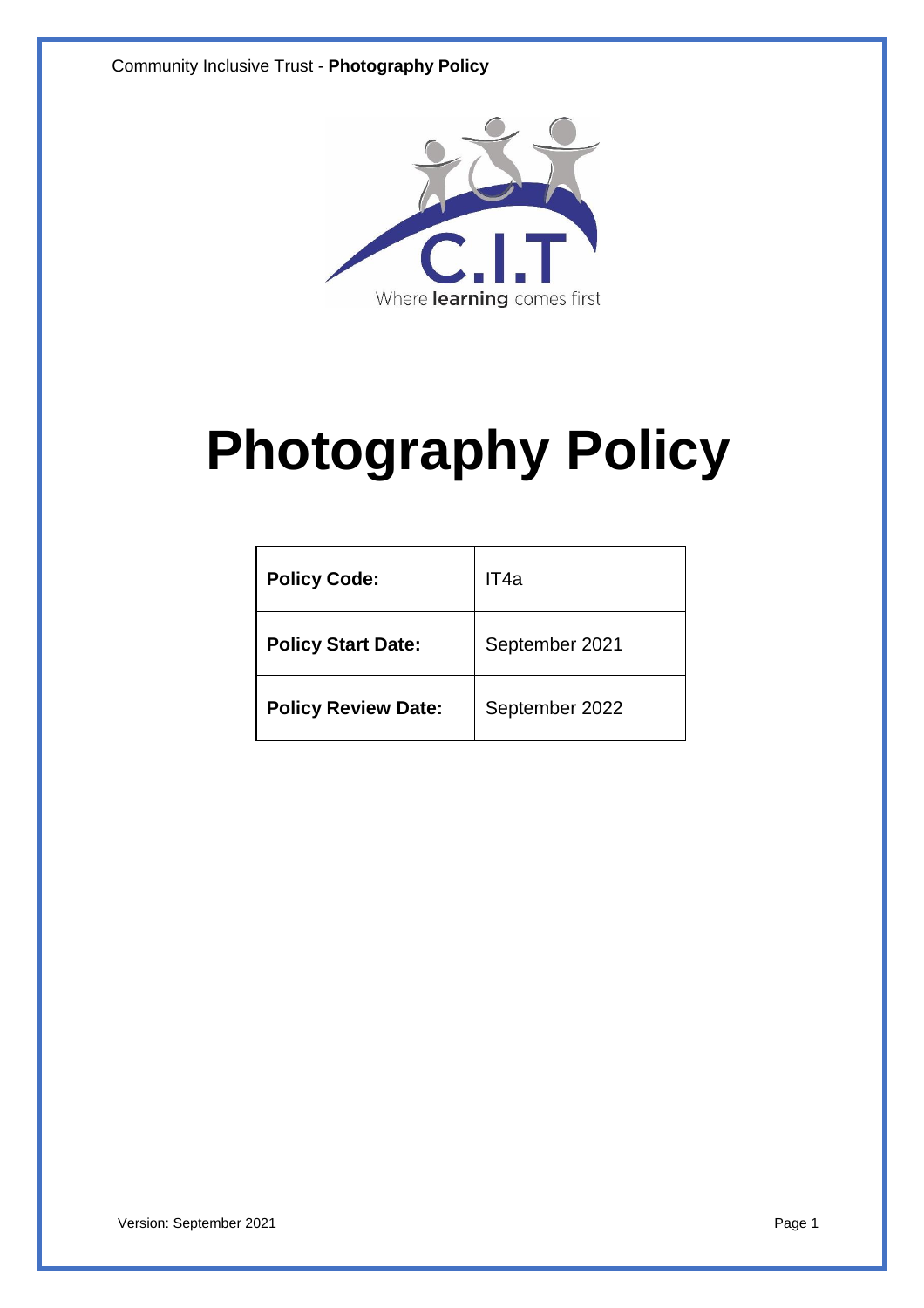## **Statement of Intent**

Across CIT Academies, we use images and videos for a variety of purposes, including prospectuses, display boards, educational purposes, conferences, the Trust website and school websites. We understand that parents may also wish to take videos or photos of their children participating in school events for personal use.

Whilst we recognise the benefits of photography and videos to our school communities, we also understand that these can have significant risks for those involved. Under the legal obligations of the GDPR and the Data Protection Act (DPA) 2018, the schools and Trust have specific responsibilities in terms of how photos and videos are taken, stored and retained.

CIT Academies has implemented a policy on the safe use of cameras and videos by staff and parents to reflect the protective ethos of the school/Trust with regard to pupils' safety.

In order to ensure that, as far as possible, the use of photography and video is used safely at all times, the policy provided below should be followed. This policy is applicable to all forms of visual media, including film, print, video, DVD and websites.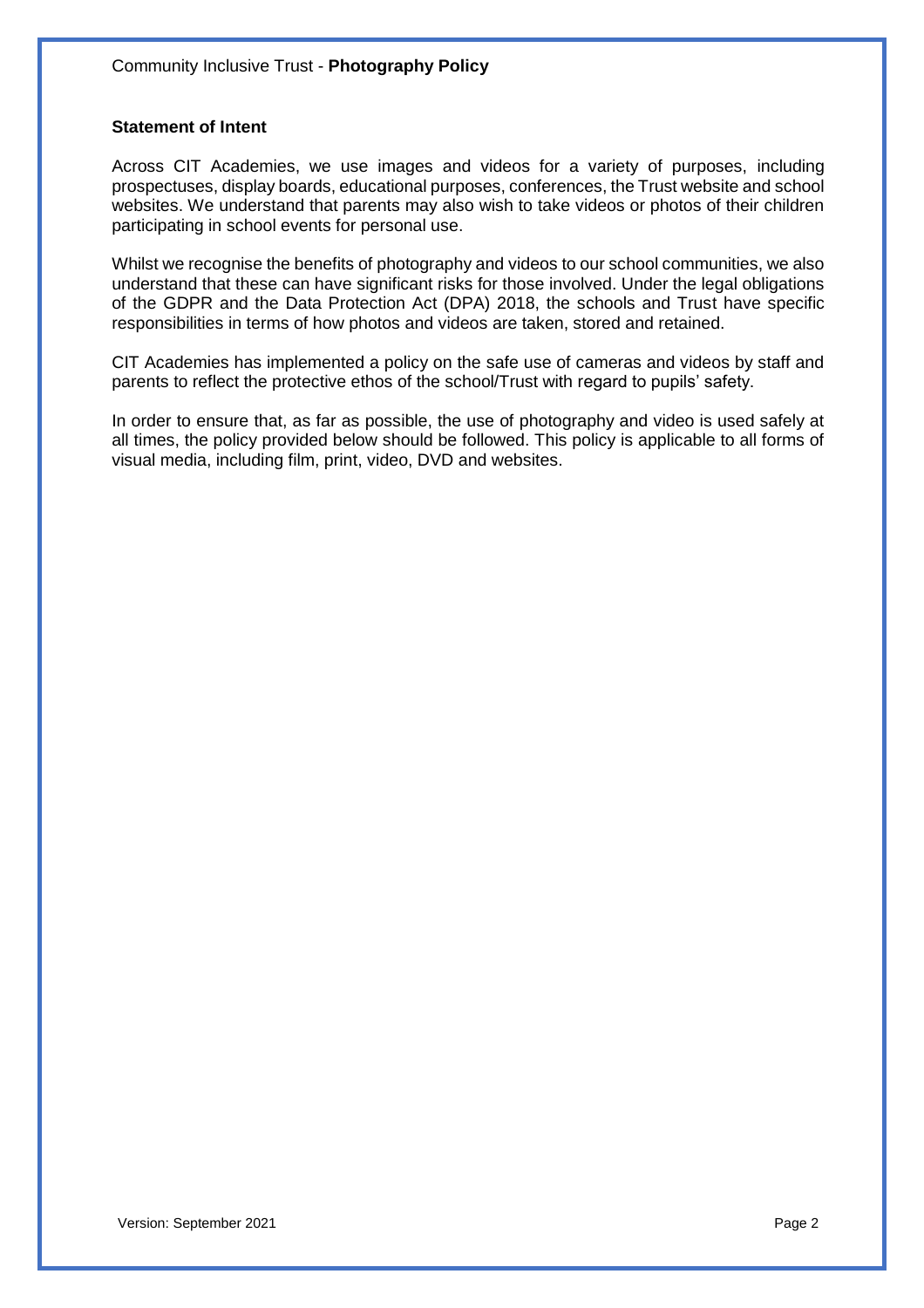# **1. Legal framework**

- 1.1 This policy has due regard to all relevant legislation including, but not limited to, the following:
	- The Data Protection Act 2018
	- The General Data Protection Regulations
	- The Freedom of Information Act 2000
	- The Freedom of Information and Data Protection (Appropriate Limit and Fees) Regulations 2004
- 1.2 This policy has been created with regard to the following guidance:
	- ICO (2018) 'Guide to the General Data Protection Regulation (GDPR)'
- 1.3 This policy also has due regard to the Trust's policies including, but not limited to, the following:
	- Data Protection Policy
	- Acceptable Use of the Internet and IT Systems Policy
	- Social Media Policy
	- Freedom of Information Policy
	- Mobile Devices Policy

# **2. Definitions**

- 2.1 For the purposes of this policy:
	- **"Camera"** is used to refer to mobile phones, tablets, webcams, portable gaming devices and any other equipment or devices which may be used to take photographs.
	- **"Personal use"** of photography and videos is defined as the use of cameras to take images and recordings of children by relatives, friends or known individuals, e.g. a parent taking a group photo of their child and their friends at a school event. These photos and videos are only for personal use by the individual taking the photo and are not intended to be passed on to unknown sources. The principles of the GDPR and the DPA 2018 do not apply to images and videos taken for personal use.
	- **"Official school use"** is defined as photography and videos which are used for school/Trust purposes, e.g. for building passes and identity cards. These images are likely to be stored electronically alongside other personal data. The principles of the GDPR and the DPA 2018 apply to images and videos taken for official school use.
	- **"Media use"** is defined as photography and videos which are intended for a wide audience, e.g. photographs of children taken for a local newspaper. The principles of the GDPR and the DPA 2018 apply to images and videos taken for media use.
	- Staff may also take photos and videos of pupils for **"educational purposes".** These are not intended for official school use, but may be used for a variety of reasons, such as school displays, special events, assessment and workbooks. The principles of the GDPR and the DPA 2018 apply to images and videos taken for educational purposes.

# **3. Responsibilities**

Version: September 2021 Page 3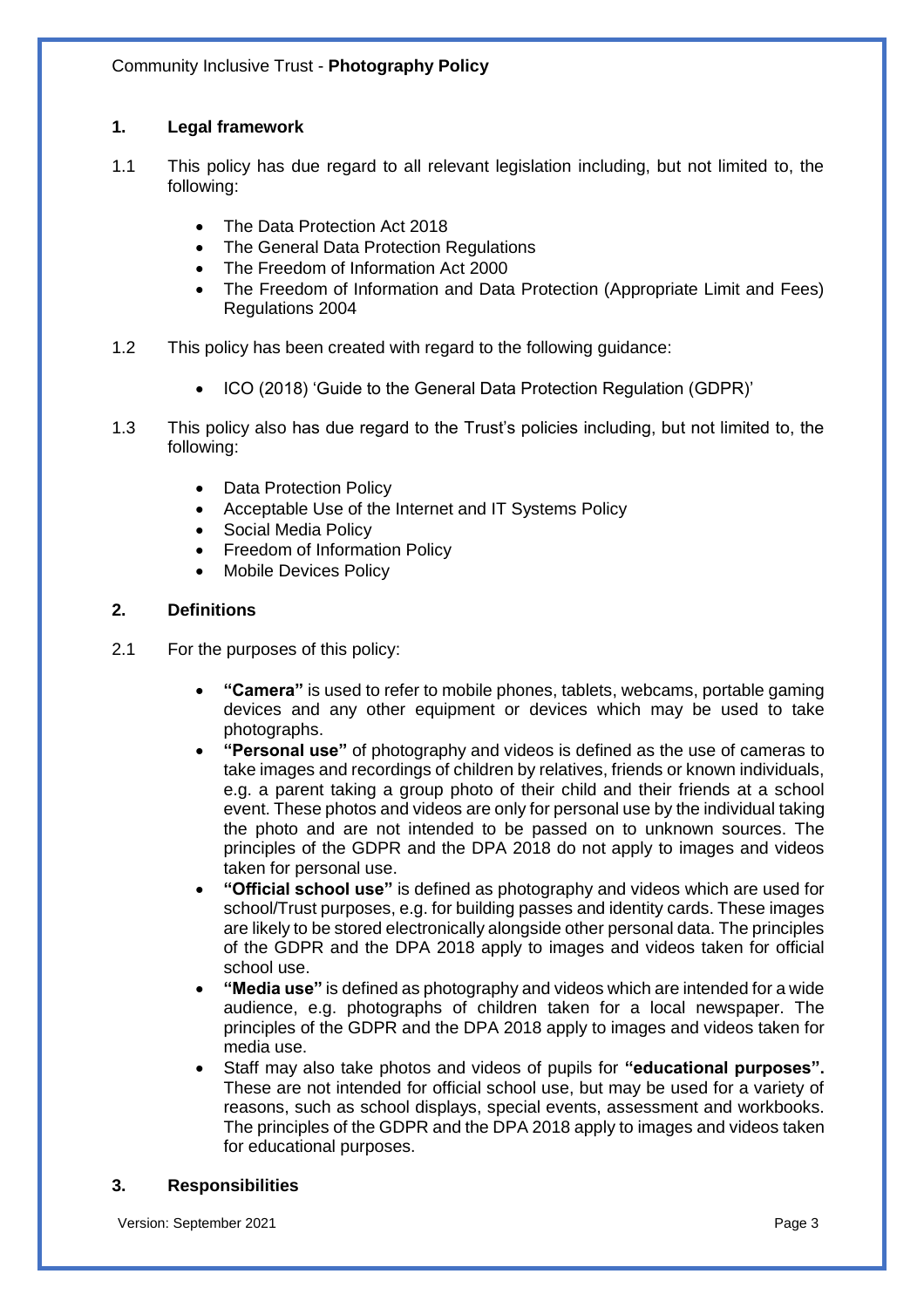- 3.1 The Head Teacher is responsible for:
	- Collecting consent forms from parents, and pupils where appropriate, at the beginning of their pupil's enrolment at the school with regards to photographs and videos being taken whilst at school.
	- Ensuring that all photos and videos are stored and disposed of correctly, in line with the GDPR, the DPA 2018 and the Trust Record Management Policy.
	- Deciding whether parents are permitted to take photographs and videos during school events.
	- Communicating this policy to all the relevant staff members and the wider school community, such as parents.
- 3.2 The Designated Safeguarding Lead (DSL) is responsible for:
	- Liaising with social workers to gain consent for the use of photographs and videos of LAC pupils.
	- Liaising with the DPO to ensure there are no Data Protection breaches.
	- Informing the Head Teacher of any known changes to a pupil's security, e.g. child protection concerns, which would mean that participating in photography and video recordings would put them at significant risk.
- 3.3 Parents, and pupils where appropriate, are responsible for:
	- Completing the consent form enrolment at school
	- Informing the school in writing if they wish to make any changes to their consent.
	- Acting in accordance with this policy.
- 3.4 In accordance with the Trust's requirements to have a Data Protection Officer (DPO), the DPO is responsible for:
	- Informing and advising the Trust and its employees about their obligations to comply with the GDPR and the DPA 2018 in relation to photographs and videos at school.
	- Monitoring the Trust's compliance with the GDPR and the DPA 2018 in regards to processing photographs and videos.
	- Advising on Data Protection impact assessments in relation to photographs and videos at school
	- Conducting internal audits regarding the Trust's procedures for obtaining, processing and using photographs and videos.
	- Providing the required training to staff members in relation to how the GDPR and the DPA 2018 impacts photographs and videos at school.
- 3.5 Overall responsibility for the appropriate use of photography at school and in connection with school events rests with the Head Teacher and the DSL.

# **4. Consent**

- 4.1 All photographs and video content are classified as personal data under the GDPR and the DPA 2018; images or video content may be used for publicity or other purposes only once informed consent has been provided, and it has not been withdrawn.
- 4.2 Parents are responsible for providing consent on their child's behalf, except where the processing is related to preventative or counselling services offered directly to children.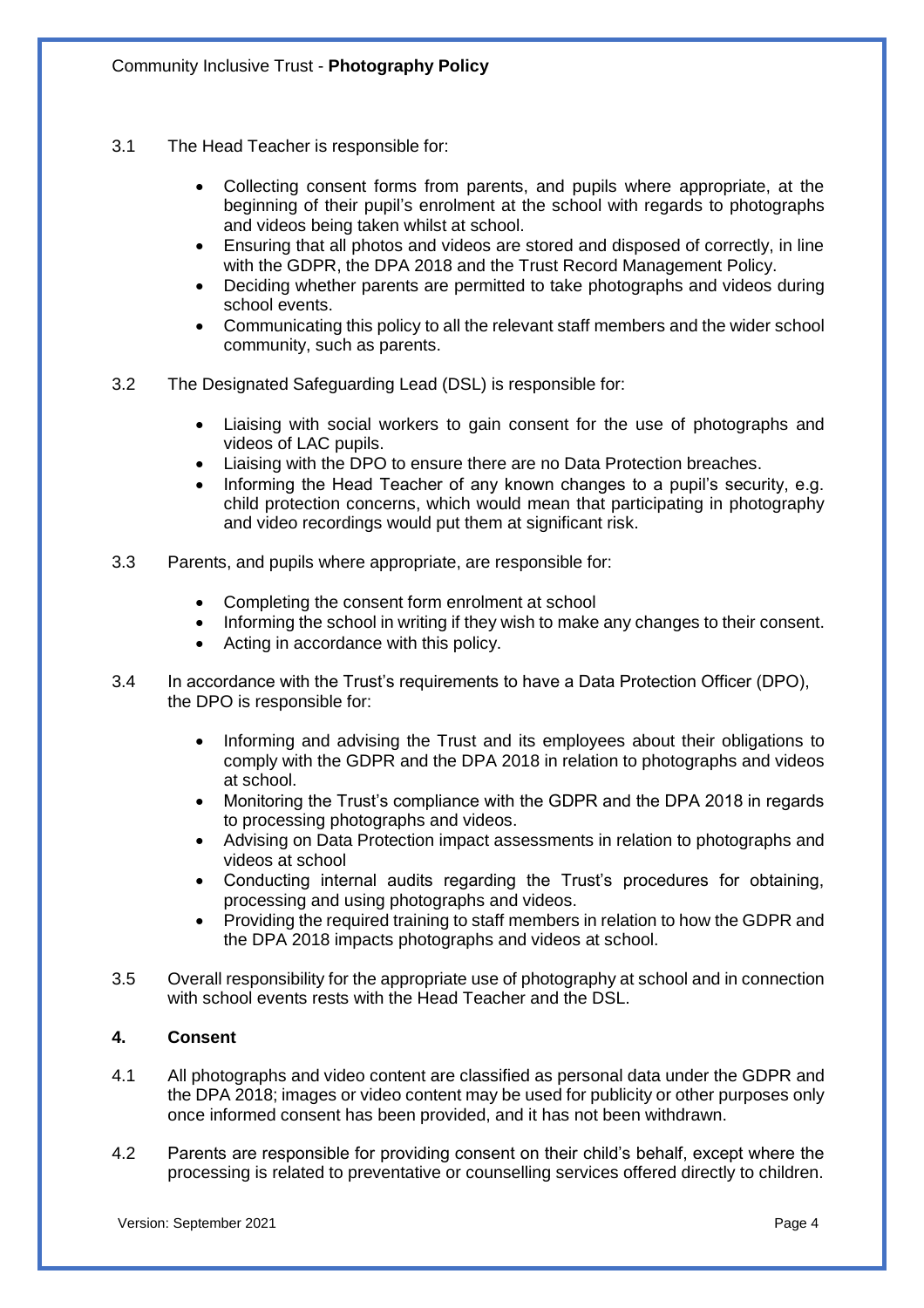- 4.3 Parents and pupils are required to be aware that their child/they may be photographed at school and they have the right to withdraw consent for:
	- Photographs or video taken by members of staff for school-based publicity and promotional purposes (school newsletters/prospectus) or for anonymous use on the school website.
	- Photographs or video taken by members of the press who are on the school premises by invitation in order to celebrate individual, group or school success.
- 4.4 The Trust understands that consent must be a positive indication. It cannot be inferred from silence, inactivity or pre-ticked boxes.
- 4.5 Consent will only be accepted where it is freely given, specific, informed and an unambiguous indication of the individual's wishes.
- 4.6 Where consent is given, a record will be kept documenting how and when consent was given and last updated.
- 4.7 The Trust ensures that consent mechanisms meet the standards of the GDPR and the DPA 2018. Where the standard of consent cannot be met, an alternative legal basis for processing the data will be found, or the processing will cease.
- 4.8 Parents and pupils, as applicable, will be asked to complete the consent form upon the pupil's enrolment at the school, which will determine whether or not they allow their child/themselves to participate in photographs and videos.
- 4.9 The consent form will be valid throughout the time that the pupil is enrolled at the school, unless the pupil's circumstances change in any way, e.g. if their parents separate, or consent is withdrawn. Additional consent forms will be required if the pupil's circumstances change.
- 4.10 If there is a disagreement over consent, or if a parent/pupil does not respond to a consent request, it will be treated as if consent has not been given and photographs and videos will not be taken or published of the pupil without consent.
	- All parents and pupils are entitled to withdraw or change their consent at any time during the school year.
	- Parents or pupils withdrawing their consent must notify the school in writing.
- 4.11 If any parent or pupil withdraws or changes their consent, or the DSL reports any changes to a pupil's security risk, or there are any other changes to consent, the list will also be updated and re-circulated.
- 4.12 For any LAC pupils, or pupils who are adopted, the DSL will liaise with the pupil's social worker, carers or adoptive parents to establish where consent should be sought. Consideration will be given as to whether identification of a LAC pupil, or pupils who are adopted, would risk their security in any way.
- 4.13 Consideration will also be given to any pupils for whom child protection concerns have been raised. Should the DSL believe that taking photographs and videos of any pupils would put their security at further risk, greater care will be taken towards protecting their identity.
- 4.14 A list of all the names of pupils for whom consent was not given will be created by the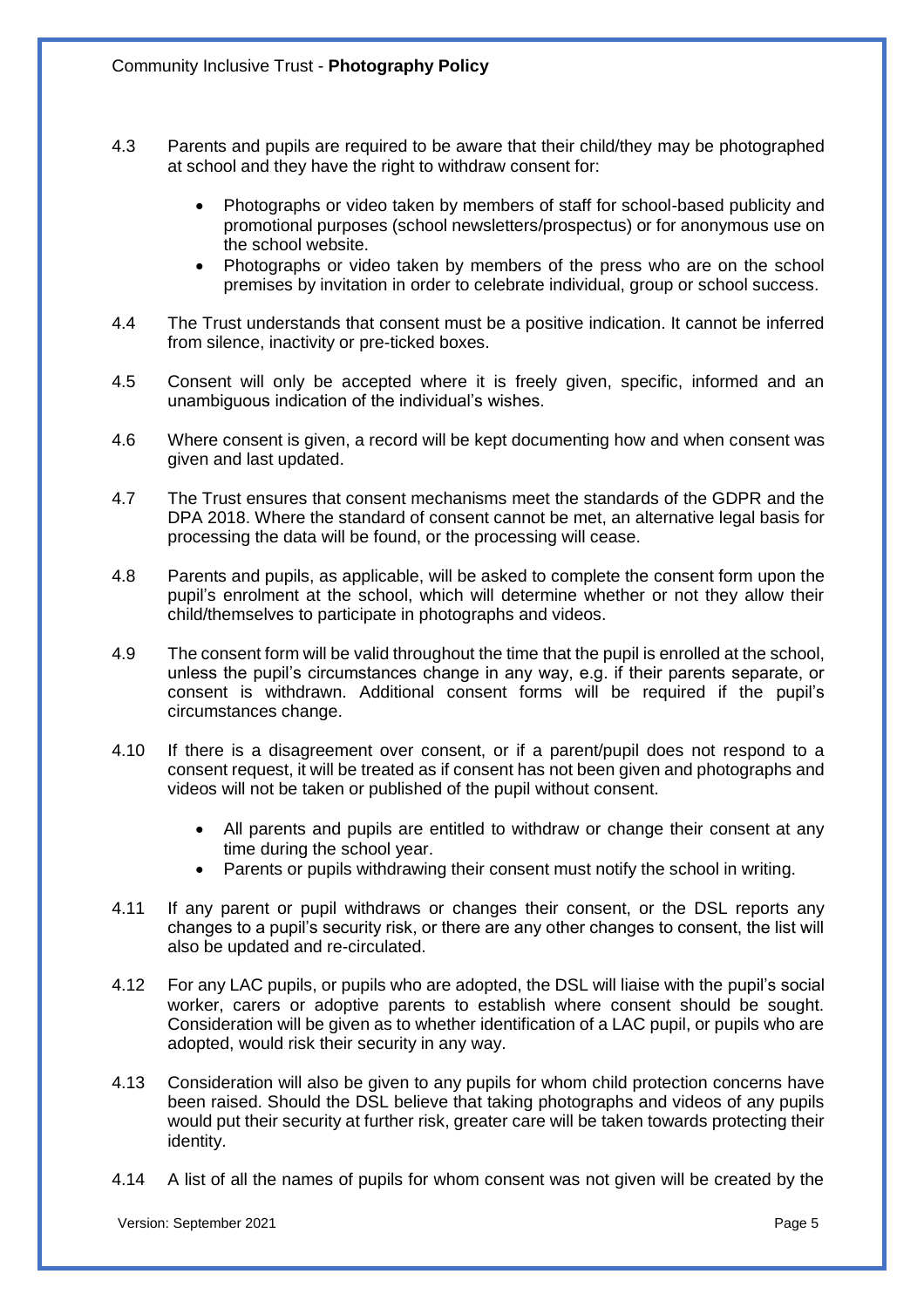DSL and will be circulated to all staff members. This list will be updated as new children are enrolled at the school.

#### **5. General procedures**

- 5.1 Photographs and videos of pupils will be carefully planned before any activity.
- 5.2 Where photographs and videos will involve LAC pupils, adopted pupils, or pupils for whom there are security concerns, the Head Teacher will liaise with the DSL to determine the steps involved.
- 5.3 When organising photography and videos of pupils, Headteacher, as well as any other staff members involved, will consider the following:
	- Could the camera angle be amended in any way to avoid pupils being identified?
	- Will pupils be suitably dressed to be photographed and videoed?
	- Will pupils of different ethnic backgrounds and abilities be included within the photographs or videos to support diversity?
	- Would it be appropriate to edit the photos or videos in any way (e.g. to remove logos which may identify pupils)?
- 5.4 The list of all pupils of whom photographs and videos must not be taken will be checked prior to the activity. Only pupils for whom consent has been given will be able to participate.
- 5.5 The staff members involved, alongside the Head Teacher, will liaise with the DSL if any LAC pupil, adopted pupil, or a pupil for whom there are security concerns is involved.
- 5.6 A school-owned digital camera/mobile phone will be used to take photographs and videos of pupils. Exceptions to this are outlined in section 8 of this policy.
- 5.7 Staff will ensure that all pupils are suitably dressed before taking any photographs or videos.
- 5.8 Where possible, staff will avoid identifying pupils. If names are required, only first names will be used.
- 5.9 The school will not use images or footage of any pupil who is subject to a court order.
- 5.10 The school will not use photographs of:
	- Children who have left the school, without the consent of their parents or, where appropriate, the children themselves.
	- Staff members who have left the school, without their consent.
- 5.11 Photos and videos that may cause any distress, upset or embarrassment will not be used.
- 5.12 Any concern relating to inappropriate or intrusive photography or publication of content is to be reported to the DPO.

## **6. Additional safeguarding procedures**

6.1 The school understands that certain circumstances may put a pupil's security at greater risk and, thus, may mean extra precautions are required to protect their identity.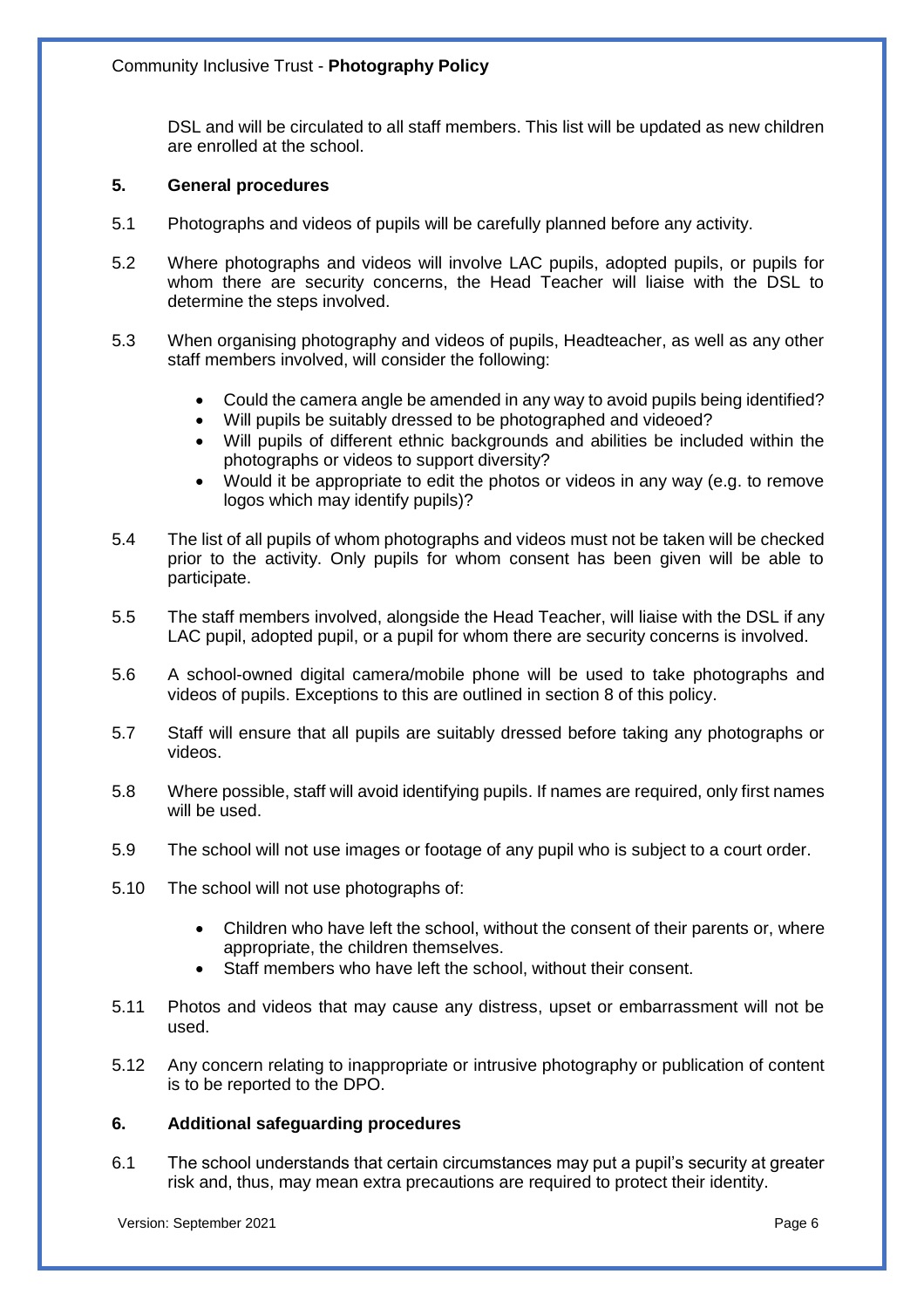- 6.2 The DSL will, in known cases of a pupil who is a LAC or who has been adopted, liaise with the pupil's social worker, carers or adoptive parents to assess the needs and risks associated with the pupil.
- 6.3 Any measures required will be determined between the DSL, social worker, carers, DPO and adoptive parents with a view to minimising any impact on the pupil's day-to-day life. The measures implemented will be one of the following:
	- Photos and videos can be taken as per usual school procedures.
	- Photos and videos can be taken within school for educational purposes and official school use, e.g. on registers, but cannot be published online or in external media.
	- No photos or videos can be taken at any time for any purposes.
- 6.4 Any outcomes will be communicated to all staff members via a staff meeting and the list outlining which pupils are not to be involved in any videos or photographs, held in the school office, will be updated accordingly.

## **7. General use of digital cameras**

- 7.1 Members of staff may be provided with a school device to record and maintain pictorial evidence of the lessons, behaviour, activities and events related to their pupils.
- 7.2 Photos may only be taken for educational purposes and in "school or educational provision settings" as mentioned above.
- 7.3 The use of personal cameras, personal mobile phone cameras or other recording equipment is prohibited on school premises at all times.
- 7.4 Each camera will be clearly labelled or identified as belonging to the school/member of staff.
- 7.5 Members of staff are not allowed to bring in personal cameras without prior permission. If personal cameras are allowed to be brought in due to a specialist requirement or defective equipment, the memory card should be shown to be empty and images downloaded to the school's server.
- 7.6 Staff or other adults are not permitted to take photographs of pupils in vulnerable circumstances, such as when they are upset or inappropriately dressed.
- 7.7 Members of staff and the school community are required to report inappropriate use of digital cameras and images to the Head Teacher. If it is found that any incidents raise child protection concerns, immediate action will be taken in consultation with the DSL.
- 7.8 The school is not responsible for lost, stolen or damaged camera equipment. This remains the responsibility and obligation of the borrower/member of staff.

# **8. Other school-owned devices**

8.1 Staff are encouraged to take photos and videos of pupils using the school's digital cameras; however, they may use other school-owned devices, such as mobile phones and tablets, where the DPO has been consulted and consent has been sought from the Head Teacher prior to the activity.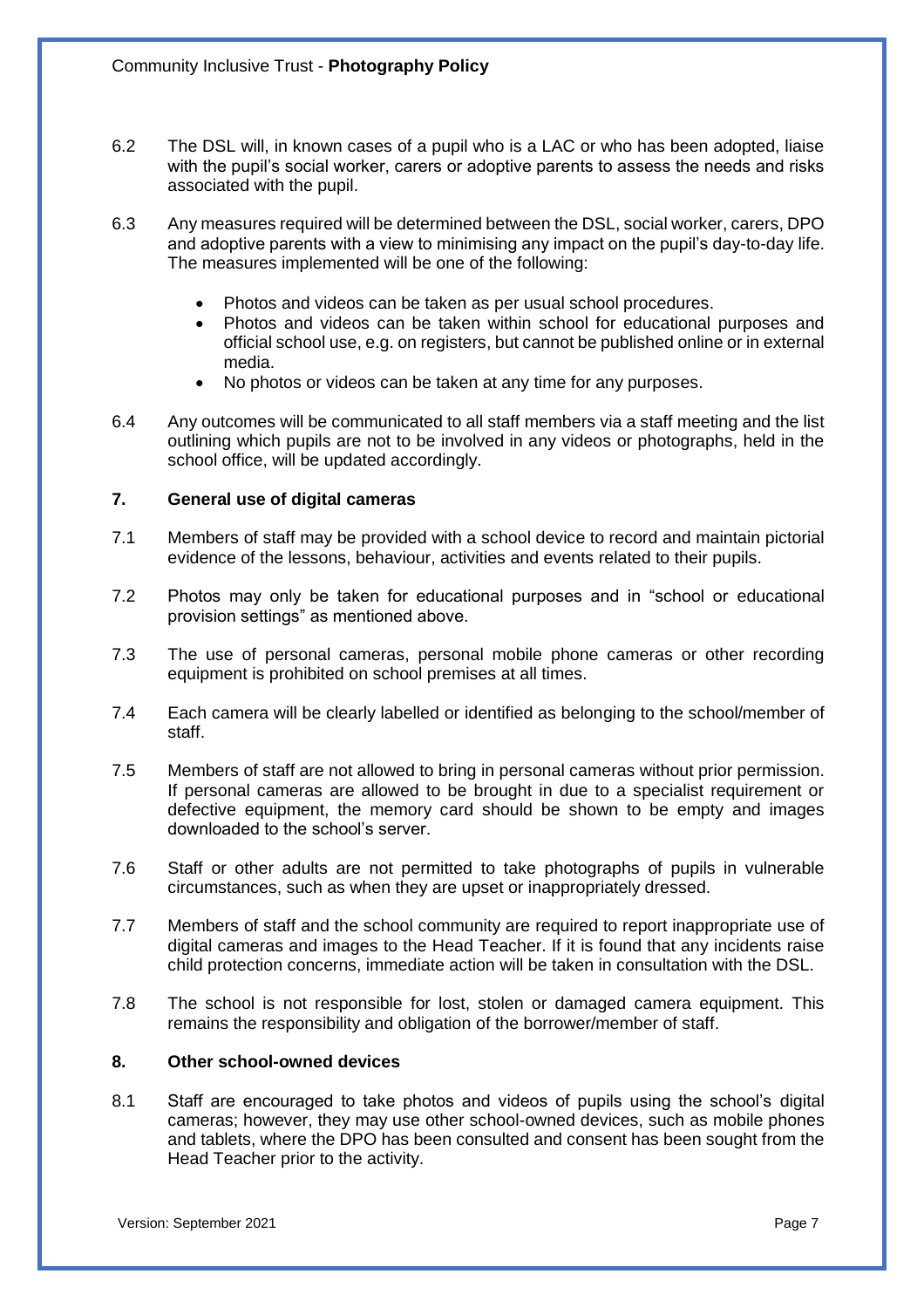- 8.2 Where school-owned devices other than digital cameras are used, images and videos will be provided to the school at the earliest opportunity and then removed from the devices.
- 8.3 Staff will not use their personal mobile phones, or any other personal device, to take images and videos of pupils.
- 8.4 Photographs and videos taken by staff members on school visits may be used for educational purposes, e.g. on displays or to illustrate the work of the school, where consent has been obtained.
- 8.5 Digital photographs and videos held on the school's drive are accessible to staff only. Photographs and videos are stored in labelled files, annotated with the date, and are only identifiable by year group/class number – no names are associated with images and videos.

#### **9. Storage and retention**

- 9.1 Hard copies of photos and video recordings held by the school will be annotated with the date on which they were taken and will be stored in the school office. They will not be used other than for their original purpose, unless permission is sought from the Head Teacher and parents of the pupils involved.
- 9.2 Paper documents will be shredded or pulped and electronic memories wiped clean or destroyed once the retention period has ended.
- 9.3 The Headteacher will ensure that stored images and videos are reviewed on a regular basis to ensure that all unwanted material has been deleted.
- 9.4 Where a parent or pupil has withdrawn their consent, any related imagery and videos involving their child/the pupil will be removed from the school drive as quickly as is possible.
- 9.5 When a parent withdraws consent, it will not affect the use of any images or videos for which consent had already been obtained. Withdrawal of consent will only affect further processing.
- 9.6 Where a pupil's security risk has changed, the DSL will inform the Head Teacher immediately. If required, any related imagery and videos involving the pupil will be removed from the school drive immediately. Hard copies will be removed by returning them to the parent/pupil or by shredding, as appropriate.
- 9.7 Members of staff are responsible for ensuring that images are safely stored on the school IT network. They must take reasonable measures to ensure that they do not come into the possession of unauthorised persons.
- 9.8 The school may require images to be deleted or edited as appropriate and may choose to use images taken by members of staff or volunteers for other purposes, provided the processing conditions and consent requirements of this policy are met.
- 9.9 Staff members are responsible for ensuring that edited images do not mislead or misrepresent. They must not edit images which result in their subject being vulnerable to embarrassment, teasing, bullying or abuse.
- 9.10 If the memory card for individual school cameras needs to be replaced, then the replaced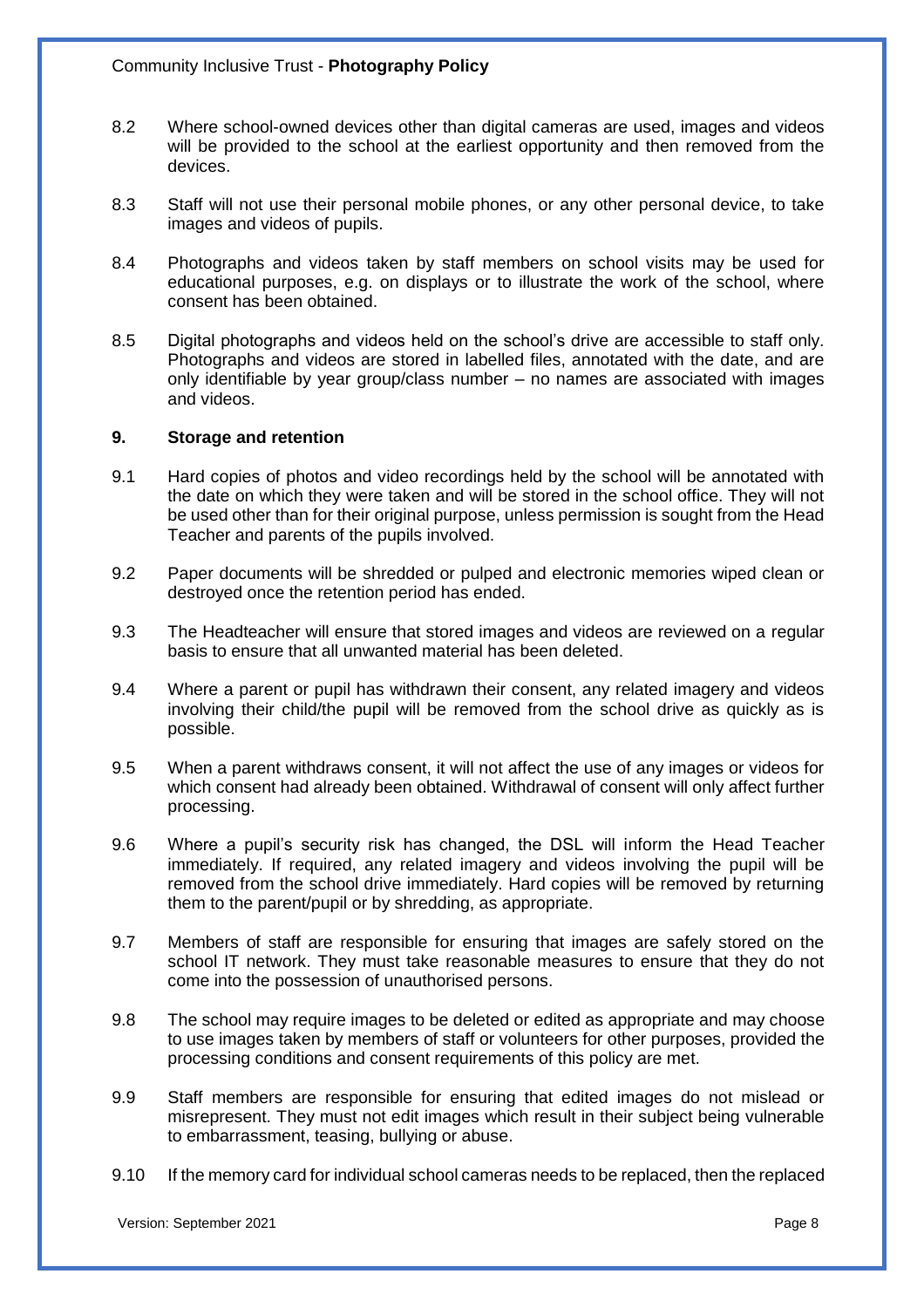memory card will be destroyed to ensure that no images can be recovered.

9.11 Members of staff must remember that, even when images are physically deleted from a camera or memory card, the camera or the memory card must be appropriately disposed of to ensure that no imprint remains.

## **10. Appropriate use of images under the GDPR and the DPA 2018**

- 10.1 Photographs are used in school for many reasons and the different uses for the same image should be considered separately, as each photograph and use will potentially have different conditions for processing.
- 10.2 As a public body, the school must consider whether the processing is taking place in the performance of its duties as a public authority. Where this is the case, the legal basis for processing will be recorded as 'public task' not 'legitimate interests' – public authorities cannot use legitimate interests as a lawful basis if the processing is in the performance of their tasks as a public authority.
- 10.3 To judge whether legitimate interest can be used as the basis for processing data, the school will carry out three different tests, these are:
	- A purpose test establishing the reasons for using the data, what will be achieved and whether the benefits are justifiable.
	- A necessity test establishing whether the processing of pupils' data will be useful and whether there is a less intrusive way of reaching a means to an end.
	- A balance test establishing the impact it will have on the data subject by processing the data for said reason.
- 10.4 These three tests make up a 'legitimate interest assessment' (LIA) the school will carry out an LIA prior to obtaining the data and it will be recorded in a physical copy in compliance with the GDPR and the DPA 2018.

#### **Photographs used in identity management**

10.5 These are likely to be essential for performing the public task of the school, but they will be deleted once the child is no longer in attendance – as they are no longer needed for the purpose for which they were held.

#### **Photographs used for marketing purposes**

10.6 Photographs will not be used for marketing purposes unless the school has specific informed consent for the images and the images are only used in line with the consent provided.

#### **Photographs in the school environment relating to education**

- 10.7 These photographs may be essential for performing the public task of the school, but once the pupil has left the school this argument is insufficient. If the school wishes to display the image beyond the pupil's time at the school, we will obtain the pupil's permission. If permission is not granted, the image will be removed.
- 10.8 When gaining consent, including when initially taking the photograph or when the purpose of the image has changed, the pupil, or where appropriate their parents, will be informed of the retention period pertaining to the use of the image. If the image is still on display after the retention period stated in the privacy notice used to gain consent, the school will be in breach of Data Protection obligations and may be subject to a fine.

#### **11. Privacy notices**

Version: September 2021 Page 9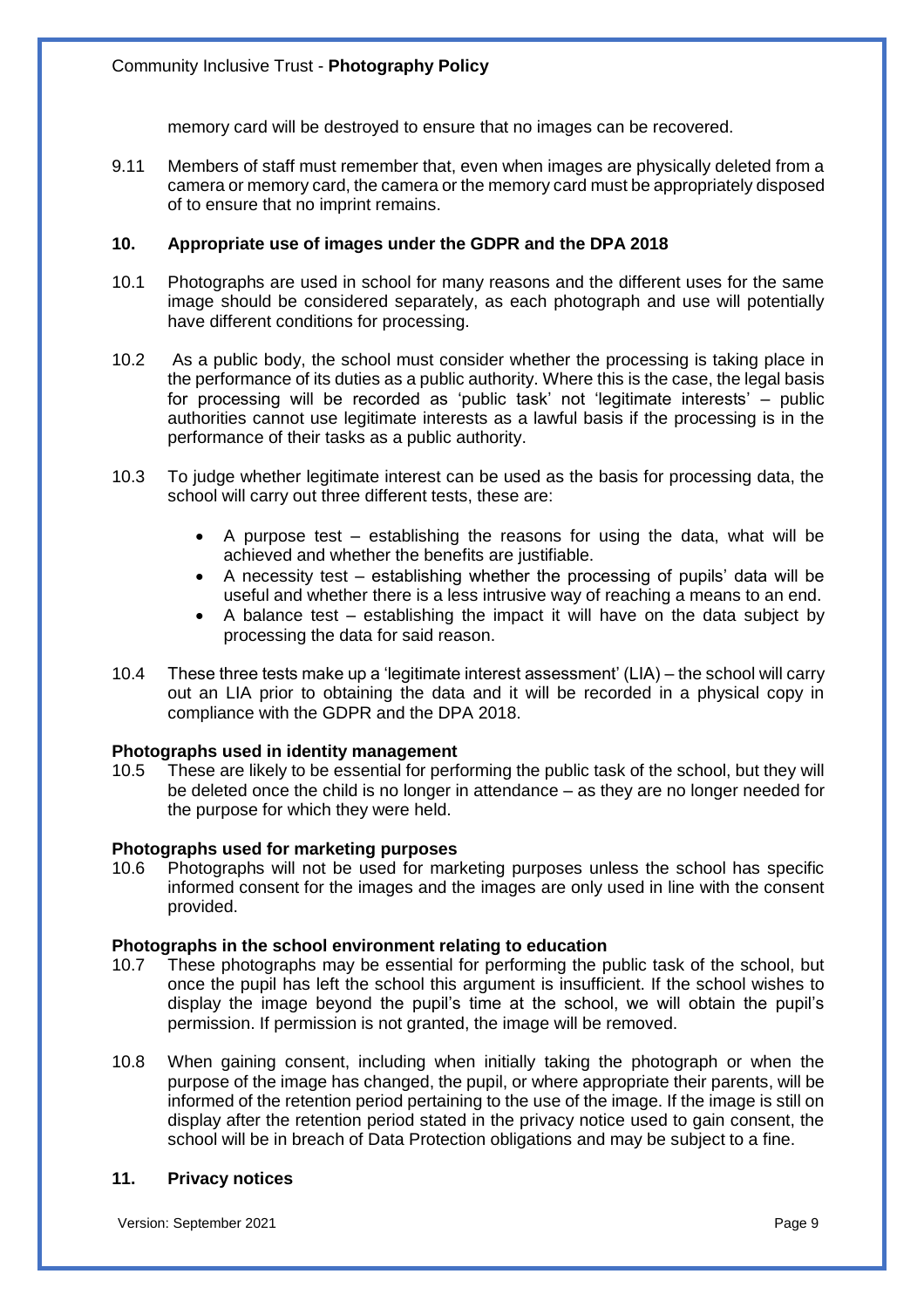11.1 The school uses privacy notices with declarations attached to inform pupils and their families about how their personal data may be collected and as one method of gaining consent.

## **12. Sharing of images**

- 12.1 All images taken by members of staff or volunteers at school or on school activities remain the property of the school.
- 12.2 Images must not be shared with anyone outside the school or held for private use.
- 12.3 No digital image will be uploaded onto any internet/intranet system without the express permission of the child's parent/carer.
- 12.4 Images may under no circumstances be emailed or shared via private e-mail accounts unless a parent has asked for a photo of their child to be sent to them.
- 12.5 Unless specific prior consent has been obtained, members of staff and volunteers must not post school images on personal pages of social networking sites or other websites.

## **13. Use of a professional photographer**

- 13.1 If the school decides to use a professional photographer for official school photos and school events, the Head Teacher will:
	- Provide a clear brief for the photographer about what is considered appropriate, in terms of both content and behaviour.
	- Issue the photographer with identification, which must be worn at all times.
	- Let pupils and parents know that a photographer will be in attendance at an event and ensure they have previously provided consent to both the taking and publication of videos and/or photographs.
	- Not allow unsupervised access to pupils or one-to-one photo sessions at events.
	- Communicate to the photographer that the material may only be used for the school's own purposes and that permission has not been given to use the photographs for any other purpose.
	- Ensure that the photographer will comply with the requirements set out in the GDPR and the DPA 2018.
	- Ensure that if another individual, such as a parent or Governor, is nominated to be the photographer, they are clear that the images and/or videos are not used for anything other than the purpose indicated by the school.

#### **14. Permissible photography and videos during school events**

- 14.1 If the Head Teacher permits parents to take photographs or videos during a school event, parents will:
	- Minimise the use of flash photography during performances.
	- In the case of all school events, make the focus of any photographs and/or videos their own children.
	- Avoid disturbing others in the audience or distracting pupils when taking photographs or recording videos.
	- Ensure that any images and recordings taken at school events are exclusively for personal use and are not uploaded to the internet, posted on social